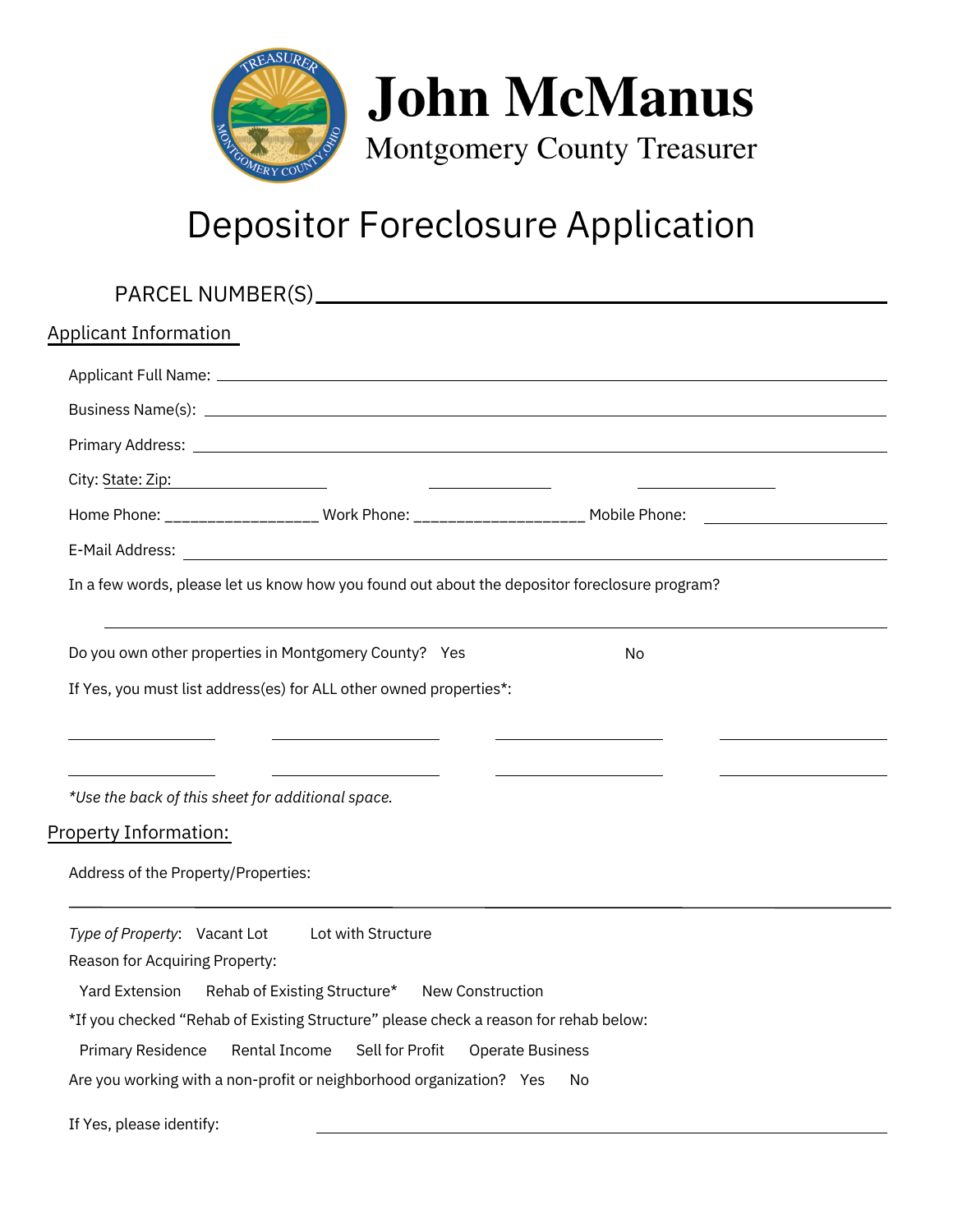## *Please review and INITIAL next to each statement below:*

I attest that the information in this application is accurate.

I understand that completing this application and submitting a deposit begins the tax foreclosure process and it is  $\_$ NOT a guarantee that  $\dot{\rm I}$  will become the owner of the property.

I understand that, in order to take ownership of the property, I must be the successful bidder at Sheriff's sale.

**I understand the Montgomery County Treasurer reserves the right to reject any application or to cancel a foreclosure action at any time.**

- I understand the tax foreclosure process may take two years or more.
- $-$  I understand that I might lose my deposit if I change my mind for any reason.

I understand the deposit will be used to pay for expenses incurred during the court case, including, but not limited to: preliminary judicial report(s), public advertising, and court fees.

I understand that if I am NOT the successful bidder at Sheriff's sale, I will be refunded my original deposit.

I attest that property taxes and assessments on ALL properties I own (listed above) in Montgomery County are fully paid, and I understand that no property will be transferred to my name as long as I and / or my spouse have / has - unpaid taxes.

I understand I have NO legal right to be on the property or enter any structures on the property for any reason, until  $\,$  the foreclosure is completed and I have legal possession of the deed.

I understand it is my responsibility to confirm the possibility of demolition of any structures prior to submitting an application.

I understand that property taxes are charged one year in arrears. This means for example, if I take possession of a foreclosed property on the last day of December, I will be responsible for the tax bill that comes in January even though I did not own the property during the year billed.

- I understand that I will be responsible for submitting a certified check or money order payable to **John McManus, Montgomery County Treasurer** in the correct amount upon acceptance of my application.
- I understand that falsification or misleading information submitted in the application may result in loss of deposit.

Applicant Signature: Date:

## **Treasurer's Office Use Only:**

| Date App Received: | Date Approved/Denied: - |        |    |
|--------------------|-------------------------|--------|----|
| Reviewed by:       | Eligible:               | Yes No |    |
| Comments:          | Approved:               | Yes No |    |
|                    | Deposit Received:       | Yes    | No |